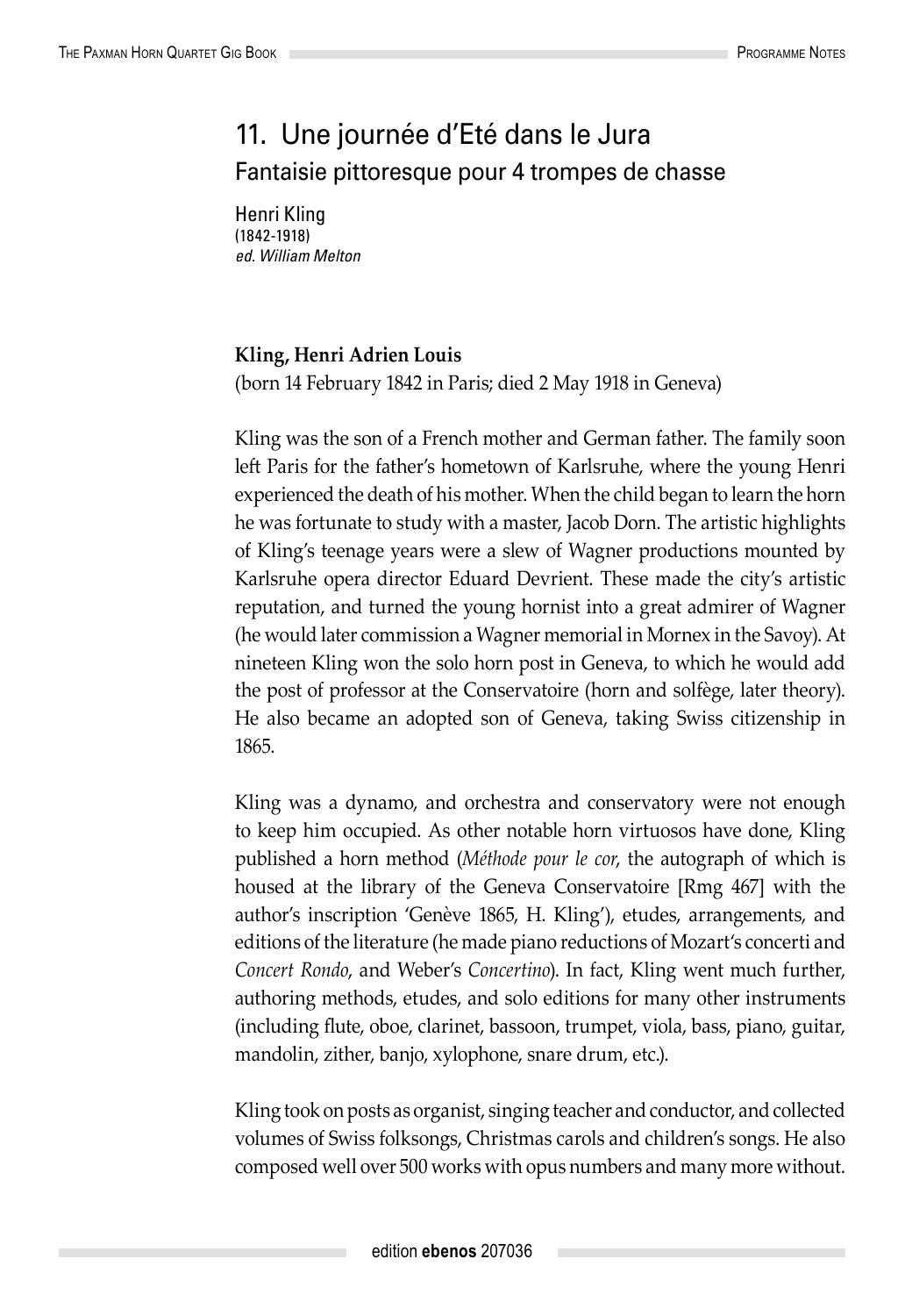.

These included the Symphony in D major, four operas that were performed in Geneva, a horn concerto and sonata, overtures, chamber music, vocal music (choruses, Lieder) and salon pieces. Contemporary Alfred Remy dismissed the latter as 'mediocre', but they were undeniably popular, and several of them are preserved in early Edison cylinder recordings.

Something of a cottage industry, Henri Kling was also a productive writer. In his unique position straddling two cultures and publishing simultaneously in two languages, he had a distinguished reputation in both French and German-speaking lands (English translations would also follow). Books included a biography of Mozart, and influential methods for composition, orchestration, conducting and transposition. Kling contributed many articles to Swiss, French, German and Italian journals, on expected subjects like Giovanni Punto or the hunting horn, but also on folk music, Beethoven, Wagner, and even further afield to Schiller, Rousseau and Martin Luther. 'Henri Kling', scholar Willy Tappolet concluded of this *Officier d'Académie de France*, 'was one of the most fruitful and versatile of the Genevan composers'

Kling's devotion to the hunting horn included an intimate knowledge of the French trompe de chasse, and his comprehensive *Method for Hunting Horn*, published by Louis Oertel of Hanover, offered hunting signals from both French and German traditions. The Method also included Kling's original quartet *A Summer Trip in the Jura Mountains, Picturesque Fantasy for 4 Cors de Chasse*. Kling arranged his set of musical postcards as follows:

a) Departure for the Mountains (Allegretto)

b) A Rest under the Trees (Andante sostenuto)

c) Dance on the Green Meadow (Tempo de valse)

d) Evening Bells (Moderato)

e) Happy Return (Marcia Allegro brillante)

A number of alterations in technique will evoke a hint of the sound of the *trompe* on a modern double horn: 1st and 2nd valves depressed on the F horn will yield the natural harmonics of the traditional key of D, a brighter sound is gained with an open right hand and bell held free from the body (the *trompe* is typically held by one arm alone with the bell completely free, but the weight of the double horn prevents this) and the employment of a